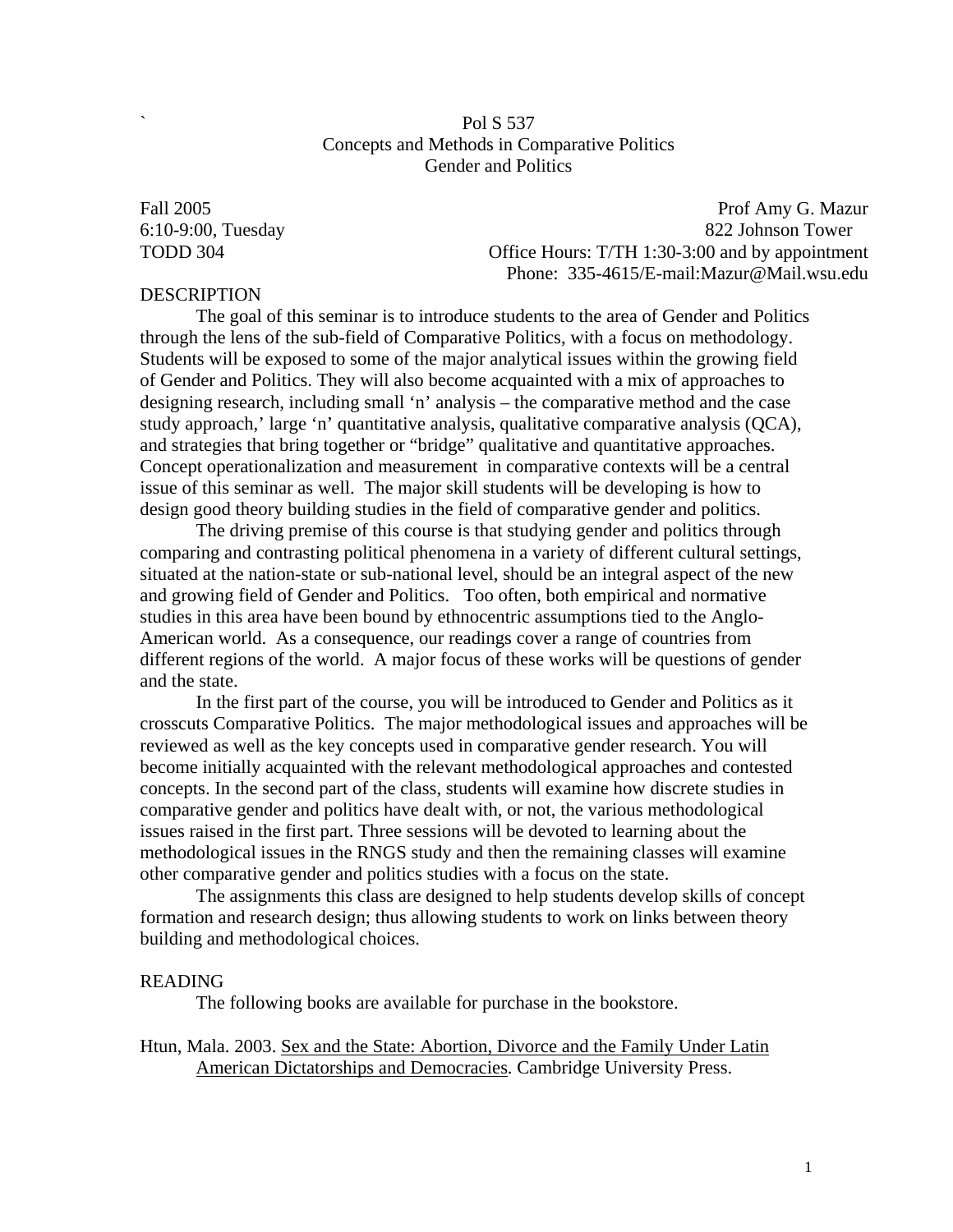Inglehart, Ronald and Pippa Norris. (2003). Rising Tide: Gender Equality and Cultural Change Around the World. New York and Cambridge: Cambridge University Press.

Mazur, Amy G. 2002. Theorizing Feminist Policy. Oxford: Oxford University Press.

- Outshoorn, Joyce. 2004. The Politics of Prostitution: Women's Movements, Democratic States and the Globalisation of Sex Commerce. Cambridge University Press.
- Rai. Shirin. 2003. Mainstreaming Gender, Democratizing the State? Manchester University Press.
- Wiarda, Howard. 2000. Introduction to Comparative Politics. Harcourt College Publishers.

Some required readings will be in a class file in Johnson Tower 713. (The access code for the room is 6135.) You may also get the mainstream journal articles on JSTOR or PROQUEST. Some readings will be distributed to students electronically; others will be available on the RNGS homepage -- <http://libarts.wsu.edu/rngs/>. In the syllabus, readings in the JT class file are indicated by a **J**; e-mailed readings by E**,** and readings on the RNGS website by **R**.

Students should send me their e-mail addresses the first week of classes, so I can send them all of the electronic readings at once.

## **SOURCES**

Throughout the semester, you should peruse back and current issues of some of the journals below. Women and Politics, International Feminist Journal of Politics, Social Politics, Gender and Society and the new journal Politics and Gender are particularly strong.

International Journal of Women's Studies Feminist Studies Frontiers: A Journal of Women's Studies Signs Journal of Women's History Feminist Review

Gender articles are also frequently found in the general political science journals as well.

The following homepages contain cross-national data on gender and politics

issues:

EU Women in Decision-making Data Base: http://www.db-decision.de/ UNIFEM/ UN: http://www.undp.org/unifem/ Interparliamentary Union: <http://www.ipu.org/>

Women's e-News: <http://www.womensenews.org/index.cfm>

Worldbank Gender Stats:<http://genderstats.worldbank.org/>

## REQUIREMENTS

Your grade will have four components. I do not accept late assignments.

1. Seminar Facilitation (10%)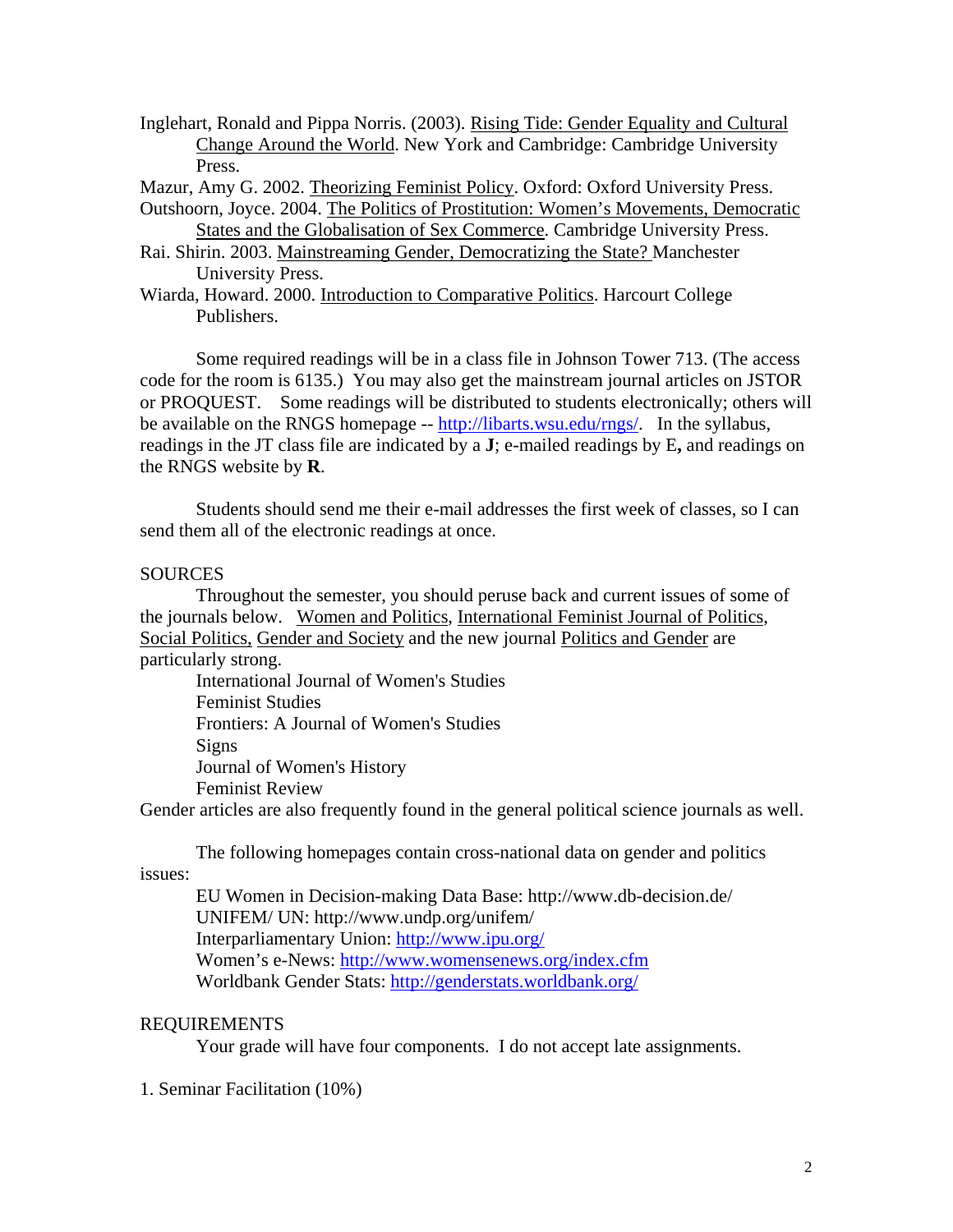Students will be required to lead one seminar in the second part of the course when we are discussing a book – 5 seminars in all. Two students may share the facilitation role. Rather than giving a formal presentation, seminar leaders are expected to facilitate group discussion of the readings within the bounds of the analytical foci of the class.

## 2. Participation (30%)

Students will be expected to come to all classes prepared to actively discuss the readings. Your grade will be based on the degree to which in-class participation reflects that you have done the assigned readings for each class and attempted to link them to the larger issues of the course.

### 3. Concept Review Essays (30%)

 Each student is required to write two concept review essays (5 to 10 pages in length, typed and double-spaced, not including the bibliography). Essays may be turned in at any point throughout the semester and students may rewrite each essay once. You should select one of the concepts covered in class related to comparative gender and politics research. Your essay should review the literature that covers the concept both theoretically and empirically, identify and discuss the operational definitions and how the concept is measured. If possible, the essay should identify if there is a common definition, discuss the problems with the treatment of the concepts and suggest some ways of improving the use of the concepts for empirically-based theory-building. Your essays should assess the concept operationalizations in term of the common standards for good concept formation in comparative empirical theory building, elaborated in the early part of this class.

 Essays will be evaluated on four components: 1) coverage of literature; 2) discussion of operationalization and measurement of concepts; 3) critique and 4) writing quality. There are no deadlines for this assignment. You should begin tackling this assignment after the two specific sessions on concepts. I will do my best to grade your paper and return it to you within a week from when you turn it in. I would discourage you from waiting until the end of the semester; you will learn from each paper and you may rewrite each paper once. Final rewrites are due no later than December  $16<sup>th</sup>$ .

#### 4. Comparative Research Design (30%)

You are required to write a research design for an empirical comparative study that addresses one of the theoretical issues raised in the current comparative gender and politics literature. The research design should reflect an understanding of the various methodological issues touched upon in this class. Students will make an informal presentation of their in-progress designs at the last seminar as a means to receive collective feedback from the class for the final paper. Papers must be double-spaced, typed, 15 to 25 pages (excluding, endnotes and bibliography) and use the APSA style format. Research designs are due Friday December  $16<sup>th</sup>$ , in my office at 5:00 pm.

#### **SCHEDULE**

## I. CONCEPTS AND METHODS

### **August 23rd**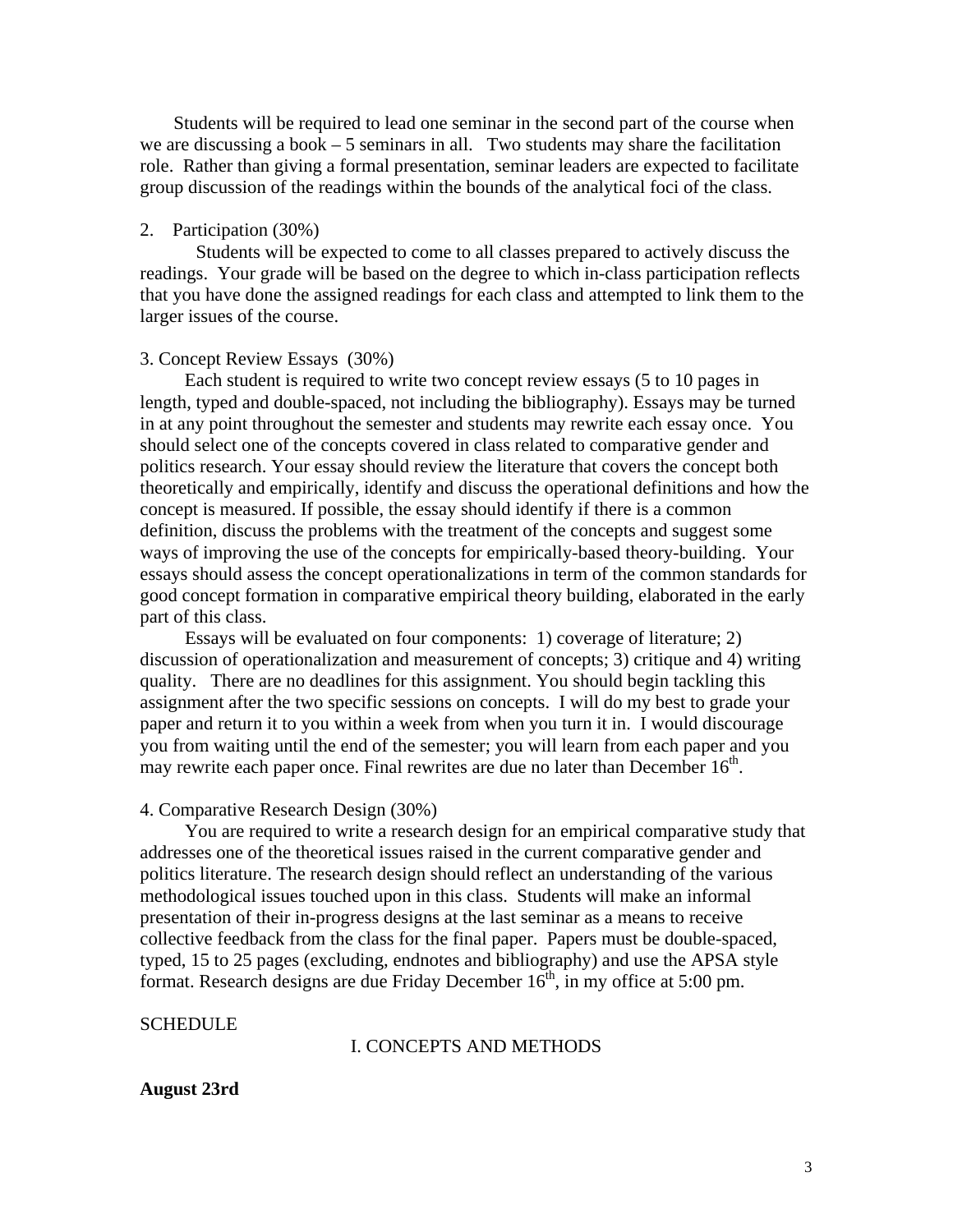Presentation of Course and Syllabus

# **August 30th**

Class cancelled; APSA meetings.

## September 6<sup>th</sup>Introduction to the Study of Gender and Politics in Comparative Perspective Reading:

**J**Carroll and Zerilli. 1993. "Feminist Challenges to Political Science." In The State of the Discipline 11, Finifter, ed.

**J**Sapiro, Virginia. 1998. "Feminist Studies and Political Science" In Phillips. ed. Feminism and Politics. Oxford: Oxford University Press. 67-89.

Wiarda. Chapters 1, 3, 5, & 11.

Mazur, Amy. 2002. Theorizing Feminist Policy . Chapter 1.

**J**Lovenduski, Joni. (1998). 'Gendering Research in Political Science'. *Annual Review of Political Science*, 1: 333–56.

**J**Laitin, David D. 2002. "Comparative Politics: The State of the Subdiscipline." In Katsnelson and Milner, ed. Political Science: State of the Discipline III . New York and London: W.W. Norton and Co. 630-659.

# **September 13th**

# **Methods and Approaches in Gender and Politics**

Reading:

**J**Randall, Vicky. 1991. "Feminism and Political Analysis." Political Studies. 39: 513- 532.

**J**Black, Naomi. 1989. Social Feminism. Ithaca, NY: Cornell University Press. Introduction, Part I.

**JHarding, Sandra, ed. 1987.** Feminism and Methodology. Chapter 1 & 12.

APSA 2005 Papers:

**E**Celis, Karen. "Theory and Empirical Research Reconciled. Methodological Reflections on 'Women MP's Representing Women"

**E**Krook, Mona Lena, "Comparing Methods for Studying Women in Politics: Statistical, Case Study, and Qualitative-Comparative Techniques"

**E** Ortbals, Candice D. " $N = 5$  to 20: A Challenge to Feminist Research?"

# **September 20th**

# **Methods and Approaches in Comparative Politics**

**J**Ragin, Charles C., Dirk Berg Schlosser, Gisèle de Meur. 1996. "Political Methodology: Qualitative Methods" In Goodin and Klingemann., ed. A New Handbook of Political Science. Oxford: Oxford University Press. 749-768. ?

**J**Sartori, G. 1970. "Concept Misformation in Comparative Politics." American Political Science Review, 64(4), 1033-1053.

**J**Collier. 1993. "The Comparative Method." In Finifter, ed.Political Science: The State of the Discipline 11.

**J** Lijphart. 1971. "Comparative Politics and Comparative Method." American Political Science Review. September.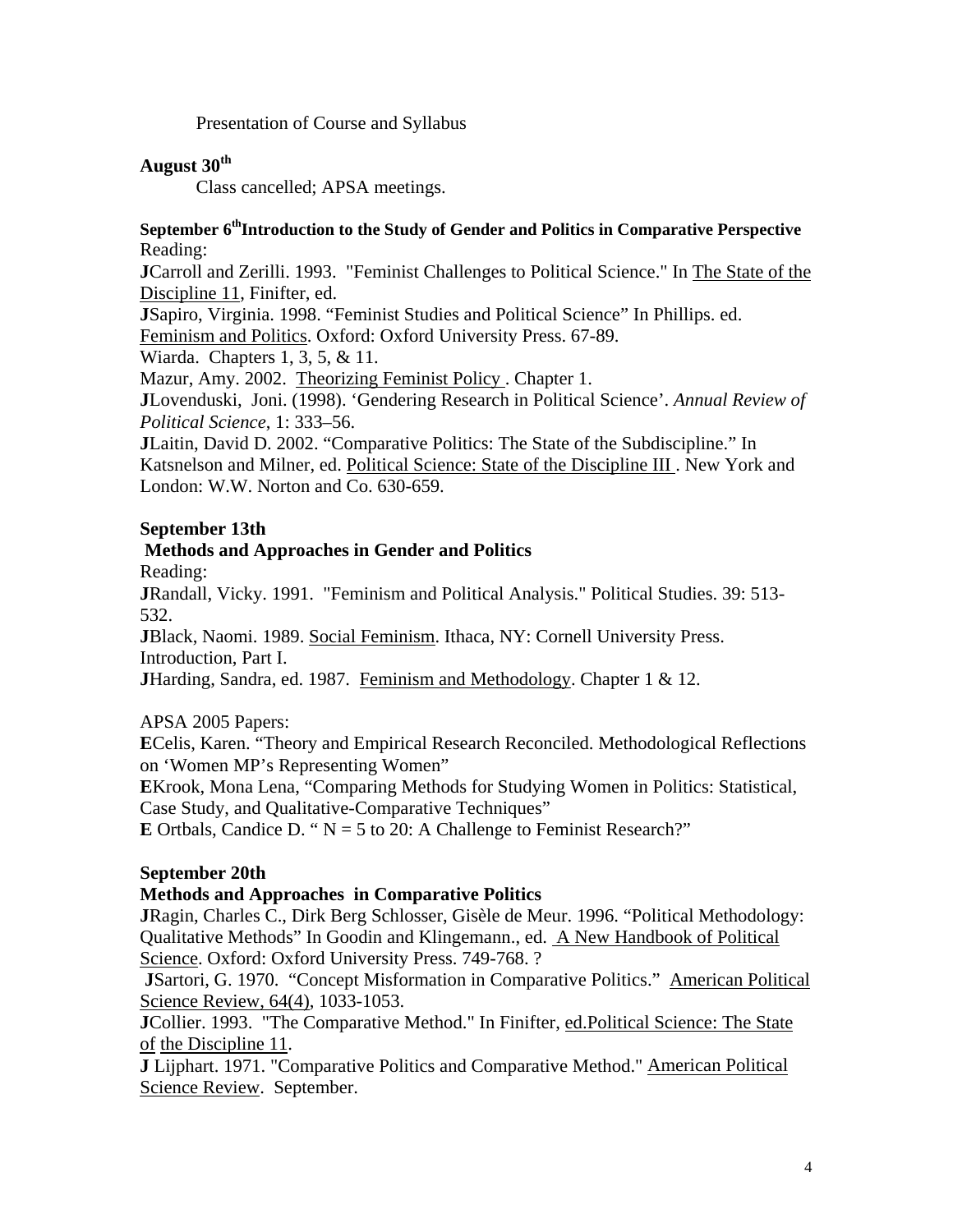**J**Munk, Gerardo L. 2004. "Tools for Qualitative Research." In Rethinking Social Inquiry: Divers Tools, Shared Standards. Brady and Collier, eds. Rowman and Littlefield. 195- 122.

**J**McKeown, Timothy. 2004. " Case Studies and the Limits of the Quantitative Worldview." . In Rethinking Social Inquiry: Divers Tools, Shared Standards. Brady and Collier, eds. Rowman and Littlefield. 139- 168.

**J**Tarrow, Sidney, 2004. "Bridging the Qualitative-Quantitative Divide." In Rethinking Social Inquiry: Divers Tools, Shared Standards. Brady and Collier, eds. Rowman and Littlefield. 171-180.

# September 27<sup>th</sup> and October 4th **Concepts in Comparative Gender and Politics**

For these two seminars, each student will select one concept (or series of concepts) to discuss in class. You should be prepared to discuss competing definitions of the concept(s), debates over their meanings, and operationalization. These sessions will help you out a great deal with your concept essays. Readings may cover several different concepts. Remember that these concepts will be used throughout the semester. Note that these readings are supposed to generate discussion about the application of these concepts; they are by no means the definitive works on these issues.

9/27

Sex/Gender Intersectionality Women's interests/Issues Feminist/Feminism/ Women Friendly Equality/Equity/Difference/Parity Discrimination/ Patriarchy/ Male Domination/ Gender Bias/Sexism Women's Empowerment and Representation Women's Movements/ Feminist Movements

\*\*Note that many of these concepts were covered in gender readings previously assigned.

**J**Hobson, Barbara, Jane Lewis and Birte Siim. ed. 2002. Contested Concepts in Gender and Social Politics. Cheltenham UK & Northampton MA: Edgar Elgar. Chapters 1 and 7. **J**Phillips, Anne. Ed. 1998. Feminism and Politics. Oxford: Oxford University Press: Part III (Four articles).

**J**Walby, Sylvia. 1989. "Theorizing Patriarchy. "Sociology.

**J**Squires, Judith. 1999. Gender in Political Theory . Cambridge: Polity Press. Chapters 2,4, & 7.

Mazur (2002) . Appendix A.

APSA 2005 PAPERS:

**R** McBride, Dorothy and Amy Mazur "Comparative Study of Women's Movements: Conceptual Puzzles and RNGS Solutions"

**E**Weldon, Laurel. "Rethinking Intersectionality: Conceptual Problems in Comparative Research on Gendered Welfare States"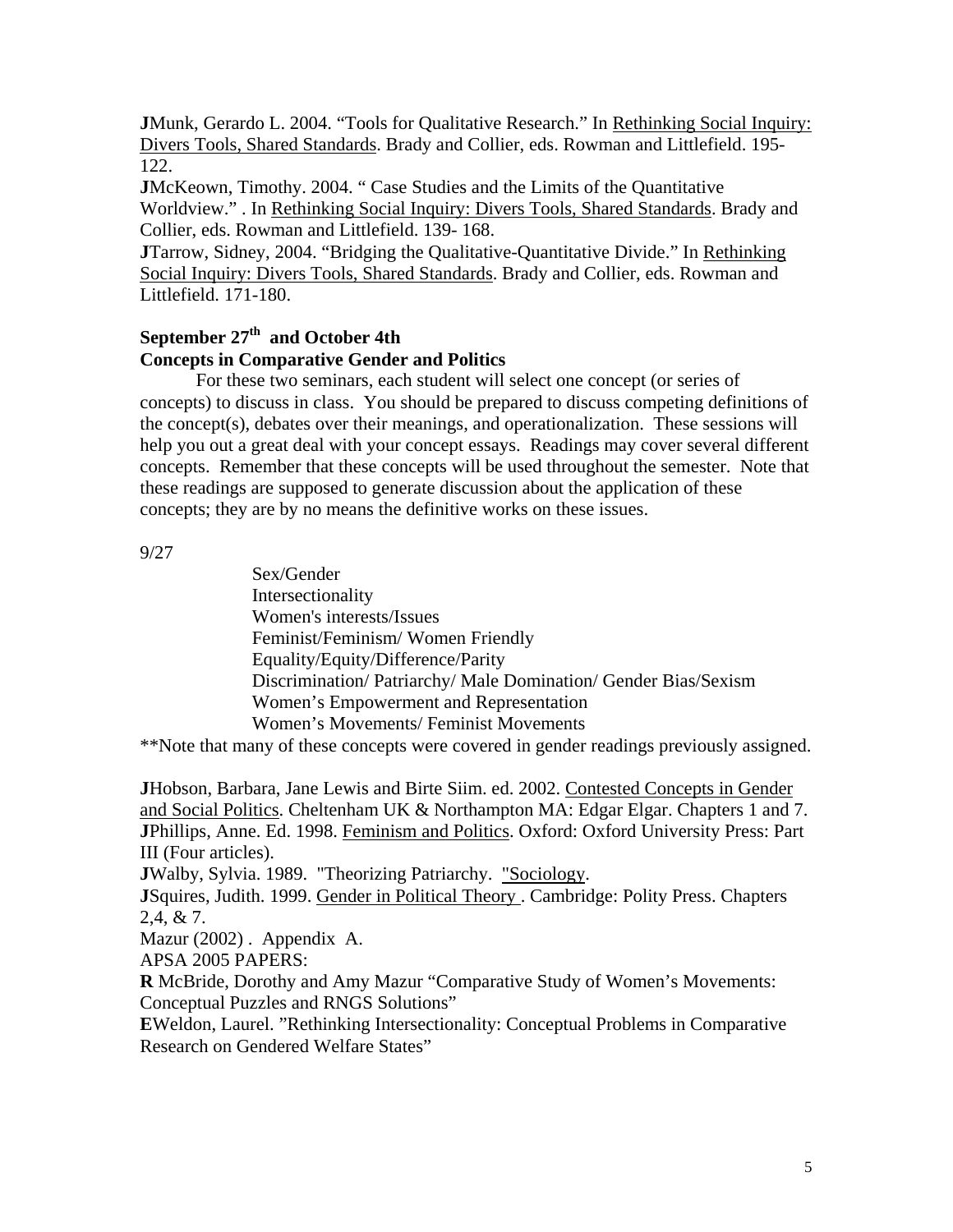State/Nation/ Nation-state Regime Types: Authoritarian/Totalitarian/Socialist/Communist/ Liberal Democratic Democratizing/Democratic Development Economic/Social Development Traditional/Modern/Post-Industrial Political Culture

Wiarda, Chapters 4,6,7, 8&9

**J**Frederich, Carl J. and Zbignew K. Brzezinski. 1962. Totalitarian Dictatorship and Autocracy. Chapter 1.

**J**Nettl, J. P. (1968). The State as a conceptual variable. World Politics, 20, 559-592. **J**Collier, David and Steven Levitsky. 1997. "Democracy with Adjectives: Conceptual Innovation in Comparative Research." *World Politics* 49(3): 430-451. Also available online.

Inglehart, Ronald and Pippa Norris. (2003). Rising Tide: Gender Equality and Cultural Change Around the World. New York and Cambridge: Cambridge University Press. Chapter 1.

# II. APPLICATIONS

# **Women's Movements and Women's Policy Agencies: RNGS and Beyond October 11<sup>th</sup>**

# **Getting to Know RNGS**

 Review the RNGS homepage and read over the following materials: 1) RNGS Project Description

2) [Executive Summary \(2004\)](http://libarts.wsu.edu/polisci/rngs/pdf/executiveprojectsummary304.pdf) 

3) [Draft Code Plan and Book \(2004\)](http://libarts.wsu.edu/polisci/rngs/pdf/codebook1004.pdf)

4) [Guide to constructing dataset \(2004\)](http://libarts.wsu.edu/polisci/rngs/pdf/precisofdataset.pdf)

5) [RNGS IWPR Paper Packet](http://libarts.wsu.edu/polisci/rngs/pdf/RNGS-IWPR-papers.pdf) ( Hard copy available in class.)

## **October 18th**

## **A Sectoral Perspective: The Prostitution Network Results**

Outshoorn, Joyce. 2004. The Politics of Prostitution: Women's Movements, Democratic

States and the Globalisation of Sex Commerce. Cambridge University Press. **FACILITATOR (s):** 

**October 25th QCA and RNGS**  Reading: **E**RNGS QCA Primer **E**RNGS QCA Tables

10/4